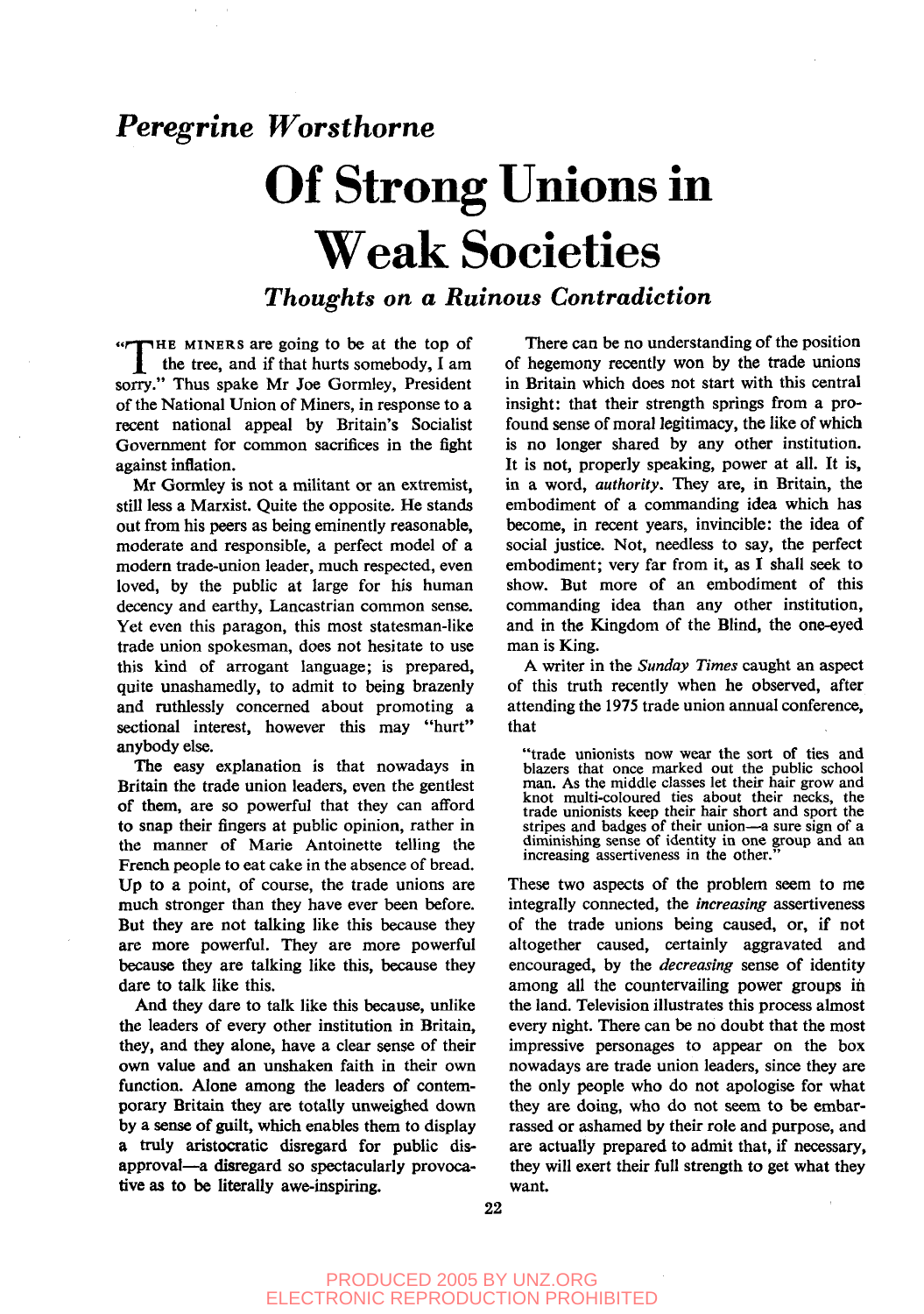"The lads need more money and they are bloddy well going to get it!"

"All we ask is another £25 a week. Don't tell us the firm can't pay, since so long as the bosses drive around in Rolls Royces that excuse is a lot of damned nonsense!"

The message, of course, makes no economic sense. But given the contemporary obsession with social justice, nobody ever replies with equal bluntness, telling the workers (or their so-called elected leaders) to go and get stuffed. What the viewer sees are spokesmen for the working class confidently clenching their Left fists, resisted by nothing more impressive than the soft under-belly of the bourgeoisie, quivering with guilt, and apologising for being rich (just as clergymen today always apologise for believing in God).

That is the point. Trade unions have a cause which excuses excess, or at any rate seems to render it understandable and even tolerable. Educated opinion does not approve of trade union language or behaviour, or of the extent to which they bully society at large. There is a lot of tut-tutting and even indignation. But it is not whole-hearted indignation because however immoral some of the methods used by the trade unions are felt to be, their basic aim—improving the lot of working people—is still felt to be work of almost religious significance. Just as Popes in the Middle Ages got away with murder, claiming to be doing God's work, so today do trade union leaders enjoy a comparable kind of immunity and protection, because they, too, are doing the modern equivalent of God's work.

 $\prod$ <sup>T</sup> IS IMPOSSIBLE to exaggerate the value to the trade unions of this moral legitimacy which no other major organised group enjoys to anything T is IMPOSSIBLE to exaggerate the value to the other major organised group enjoys to anything like the same extent, since moral legitimacy, paradoxically enough, enables the trade unions to get away with immoral behaviour—racketeering, corruption, violence, intimidation and things which come close to bloody insurrection. For example, *The Observer* carried a long article by another miners' leader, Aithur Scargill, boasting of how, in the last miners' strike, in 1974, he led a mass picketing operation against a power station which was so militant, so numerous, so passionately violent, that it literally overpowered the police who sought to control it. The article is filled with the joy of battle, and positively gloried in trade union power: in physical power ruthlessly deployed.

If a British general were to write such an article about, say, the battle against the IRA in Ulster, with a comparably uninhibited display of pride and pleasure in the business of suppressing- terrorism, if he were to use the same kind of boastfully aggressive language about some successful military operation, he would be dismissed as a pathological case, a throwback to an age of barbaric imperialism. Let a police chief anywhere in England talk about the fight against crime with even so much as a hint of brutal determination, and there would be an outcry of indignation from polite opinion. Liberal papers, like *The Times* and *The Guardian,* would yell for his resignation.

So deeply drenched in liberal squeamishness is respectable contemporary opinion in Britain that soldiers and policemen are expected to talk like Quaker brethren. It is recognised, reluctantly and grudgingly, that their function requires resource to physical force. But on no account must they be seen to enjoy it, or be engaging in it with zest and enthusiasm. If they are to be acceptable to the "powers that be", soldiers and policemen must approach their tasks with reluctant disdain and mournful apology, as if they were ashamed of being caught up in such savage pursuits.

TRADE-UNION VIOLENCE, on the other hand enjoys a much wider degree of tolerance; it provokes a much less absolutely hostile response. To suggest that it is approved of, or even tolerated, would be going too far. But liberal opinion reacts to violence in this area with ambivalence, with a desire to understand, even with a certain sympathy, since fighting for Workers' Rights, albeit occasionally with excessive zeal, has come to seem more respectable, more glorious, more in keeping with the spirit of the age, than Upholding the Law or Defending the Realm.

How this came about I shall go into in a moment. But it is difficult to doubt, on the evidence, that it *has* come about. Take, for another example, the recent furore about two building-site pickets, known as the "Shrewsbury Two", who were sent to prison for using violence against non-union workers because they had refused to lay down tools during an industrial dispute; it was mayhem so extreme that one of their victims lost an eye. It was a horrible business. Nobody denies that extreme and extensive violence did take place. Even so, the trade union movement was and is indignant about the con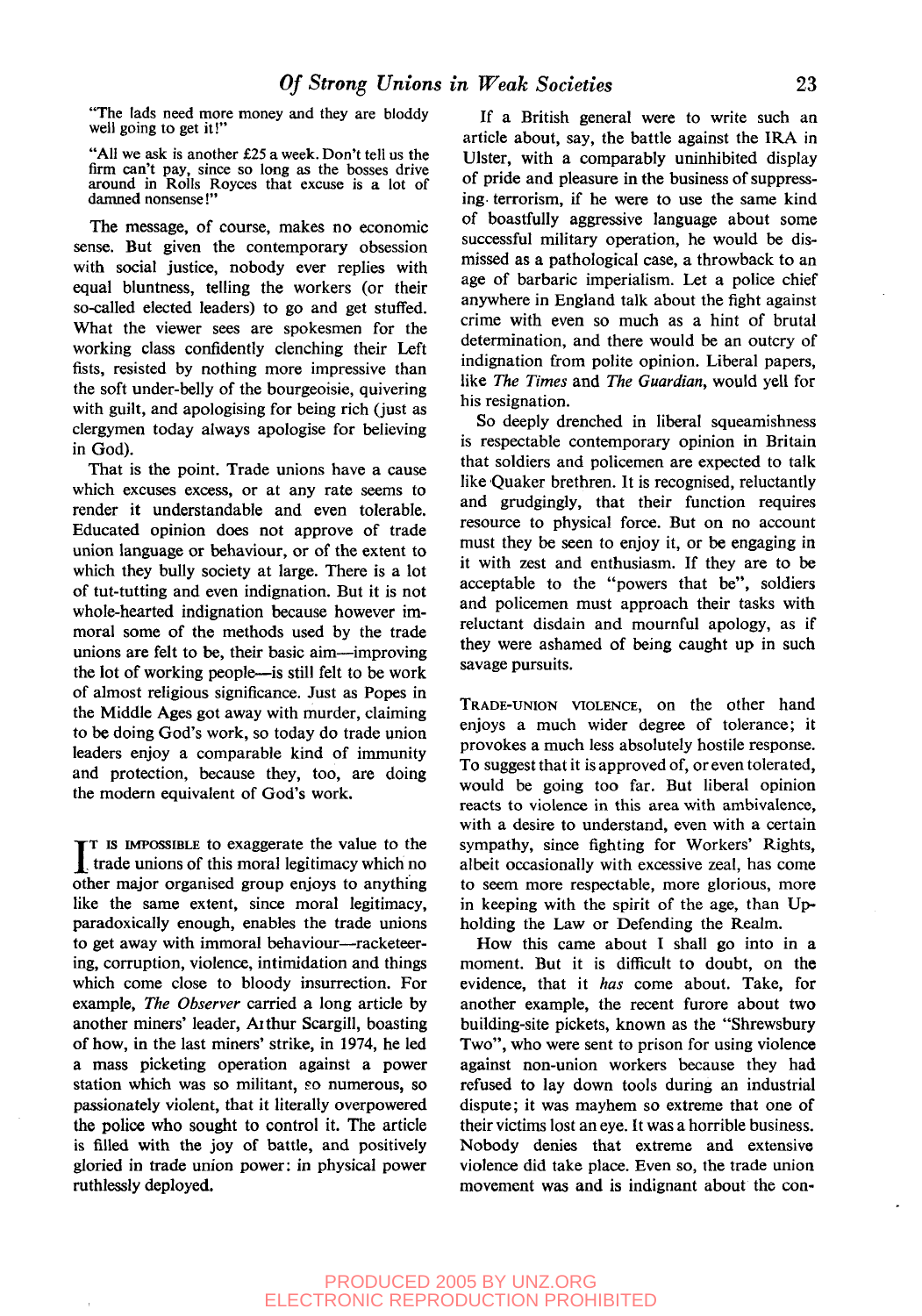victions, and there have been mass marches and demonstrations appealing for the release of the two thugs who now enjoy martyr status in the eyes of their fellow trade unionists. A few of the present members of the Labour Government have publicly dissociated themselves from this trade union agitation, but most have not. While not lending it their overt support, they have been careful to avoid actually denouncing it.

To SOME EXTENT THIS is sheer political expediency; not wanting to annoy the trade union movement at the time when its cooperation in wage restraint is being so actively courted. But that is not the whole explanation. More significant, in my view, is the deep-seated feeling of all members of the Labour Party that there *is* something indecent about sending workers to prison for any acts undertaken in pursuit of industrial disputes, however lawless or brutal the acts may have been. Nor is this just a working-class or Labour Party view. It is shared, to a lesser degree, by many middle-class Conservatives as well. Sending workers, *qua* workers, to prison is felt to be slightly shocking, unnatural, almost blasphemous, rather as in olden times it would have seemed shocking and unnatural for the law to lay its hands on members of the nobility. Needless to say, this is not a universal view. There are some Right-wingers who would like to see trade unionists hung, drawn, and quartered. But this kind of hostility is regarded as rather disreputable by the reigning liberal middle-class establishment which today shows the same unmistakable signs of snobbishness and deferential indulgence of lower-class bad behaviour as once it did of the bad behaviour of the upper class.

If anybody doubts this, reflect for a moment on how inconceivable it would be for a great capitalist corporation like ICI or Unilever to seek to organise a national campaign for the release of two of its directors caught red-handed in some comparable piece of thuggery to that for which the "Shrewsbury Two" were convicted bursting into a rival boardroom, say, and beating into a pulp a group of competitor directors who had refused to join in some cartel arrangement. It is even more inconceivable that, in the event of such an agitation ever getting under way, a Conservative Government would refuse to condemn it and some Ministers even lend it their support.

Needless to say, even the most purblind supporter of the capitalist cause would not feel prepared, let alone compelled, to defend thuggery or lawlessness of this kind; still less to expect or demand that Conservative Ministers of the Crown should assist them in doing so. Such madness would spell the death of capitalism and the total discrediting of the Tory Party, since all sections of public opinion would be aghast, horrified, and totally repelled.

Yet these kind of extraordinary goings-on do take place in the event of trade-union thugs being sent to jail, and public opinion is not aghast, horrified, and totally repelled, or at any rate not remotely to the extent that it would be by comparable behaviour on the part of any other power group. To the best of my knowledge, there have been no mass desertions from the trade union movement in protest at the obscene attempt to canonise these two hooligans, or from the Labour Party for failing formally to anathematise this attempt. There have been critical articles in the liberal press, true, but no sense of national outrage as would certainly be provoked if any other power group were to behave with the same kind of shameless indecency.

THE REASON, of course, is very obvious.<br>Trade unionists, in the present climate,<br>enjoy a special dispensation a unique exculpa-Trade unionists, in the present climate, enjoy a special dispensation, a unique exculpatory glamour that takes much of the sting out of public criticism. Mythologically speaking, they are still the underdogs, the underprivileged, with all the benefits that such a status bestows in an age dedicated to the cause of social justice. I am well aware of how absurd this is in present circumstances, since so many trade unionists are now the *nouveaux riches* and take home wage packets that make them the envy of vast numbers of professional people. In reality, they are, for the most part, very far from being underdogs. Rather the reverse. All this is true, as Conservatives try to point out.

But social attitudes never keep pace with reality, and it is really rather naive to expect them to do so. It is, after all, only within the last quarter-of-acentury that trade unionists have begun to exploit their economic strength to the full, and most of the adult British population had its attitudes formed during a period when the unions *were* the underdogs. This is still the impression which any British schoolboy or schoolgirl would get from such historical lessons as they get in their classrooms, since this is how the trade unions are made to appear.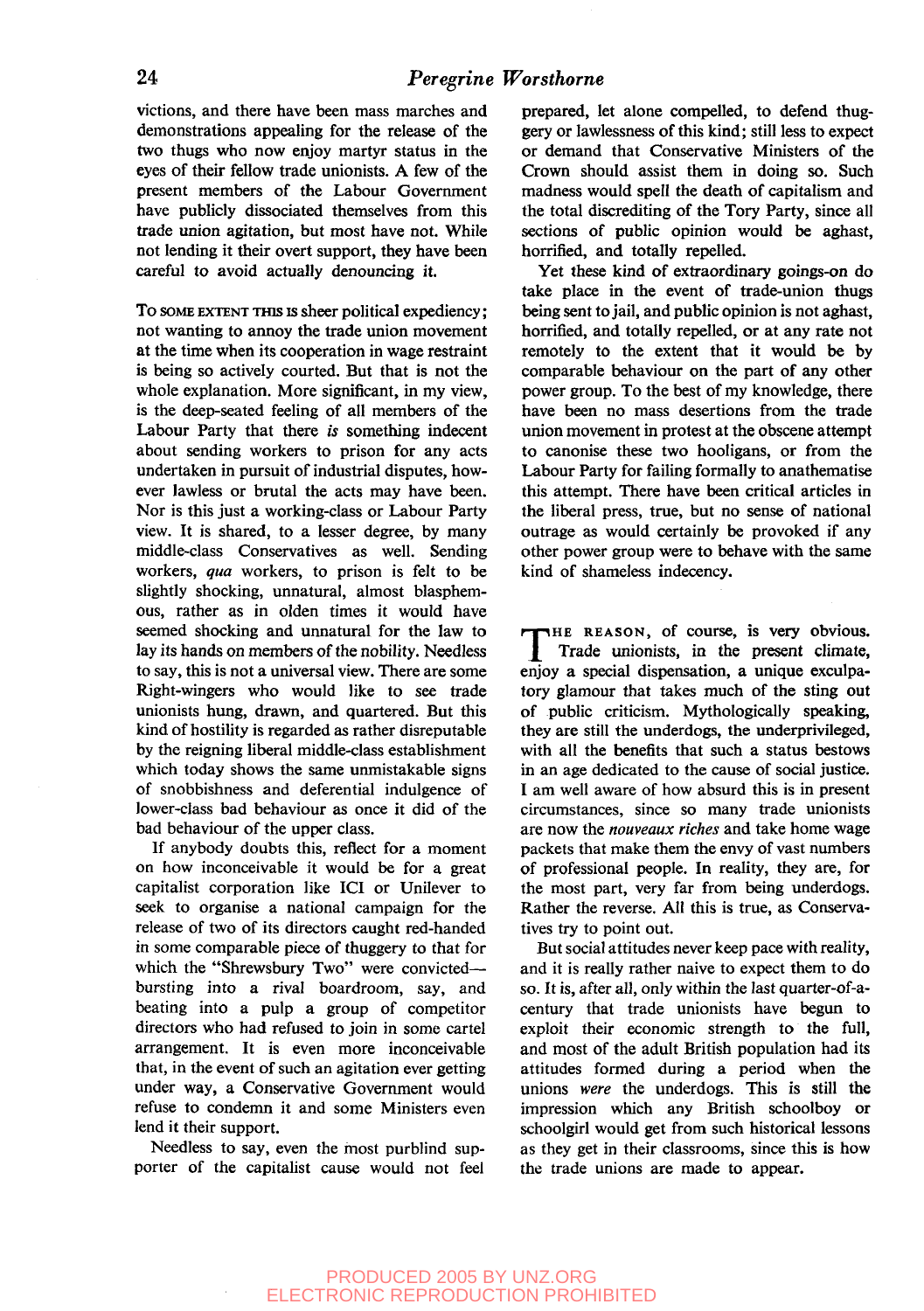This, in itself, is a fascinating phenomenon the extent to which the trade union movement, of all the institutions which flowered in the Victorian era, is the only one so far to have escaped the attention of historians bent on destroying favourable misconceptions: the only one which has not yet had its feet of clay exposed and its heroes de-mythologised. Imperialism, militarism, evangelicalism, Whiggism, Toryism, liberalism, capitalism, have all been debunked, but not trade unionism and its leaders. No Lytton Strachey, for example, has got to work on the great trade union leaders of the 19th century, showing them to be frauds and hypocrites, as has been done for the great soldiers, churchmen, statesmen, tycoons, *et al.*

 $\overline{1}$ 

 $\sim$  14

**R** ATHER THE OPPOSITE. The history of trade<br>unionism is still told in reverential tones,<br>with all the myths and legends of how the unions ATHER THE OPPOSITE. The history of trade with all the myths and legends of how the unions were oppressed and persecuted faithfully preserved. In fact, as revisionist historians will presumably soon get round to showing, the trade union leaders, even in the early days, were very far from being the heroic fighters for human rights that they are supposed to have been. Nor was their struggle for recognition nearly so uphill or so stony as they liked to pretend.

It is fascinating to note, for example that Frederic Harrison, the union nominee on the first Royal Commission set up to look into trade unionism in 1876, himself extremely well-disposed towards their cause, could not refrain from expressing his doubts in his private diary:

"If the unions cannot get over it [violence against non-union members] some of them, and certainly the masons, deserve all that was said of them and are as mere organs of class tyranny. My God! Think if I were to publish a formal recantation. But I keep my counsel as yet."

In the event, he went on keeping his counsel, as a later entry shows:

"I am not going to cave in now. The unions have serious faults but I still believe .. . them capable of improvement."

This, as it turned out, was the general view of the Royal Commission, which produced majority and minority reports showing great sympathy and understanding of the union cause.

But this is not the impression given in schools. At a time, as I say, when all the other British institutions have had their myths and legends stripped away, only the trade unions are still allowed to enjoy the benefit of brazen historical propaganda, in which they always appear as David fighting Goliath. It is impossible to imagine, for

example, the BBC commissioning a television series on the history of trade unionism which approached that subject in the same knocking spirit as the recent BBC series which dealt with the history of the British Empire; or a single prestigious film-maker choosing to send up the language, customs and rituals of, say, a Mining Village with the same derisory enthusiasm as a whole host of them regularly apply to the language, customs and rituals of, say, a middle-class Suburb or a Stately Home.

Only the other day there was a splendid illustration of what I have in mind, in a new BBC series, *Days of Hope,* which purports to dramatise the social conditions of England during and immediately after the First World War. We saw a young soldier deserter coming to the aid of a Yorkshire mining village during the 1921 coal strike, when the Government of the day declared a national emergency and sent up the troops to maintain "law and order." There is no reason to complain about the director's (Ken Loach) extreme bias in favour of the miners and against the coal-owner, the army, and the police. That is his artistic right, and he made the most of it.

But what is so interesting is that an artist of his stature should have so absolutely uncritical an idea about a mining village; should want to portray it in this sugary, sentimental, chocolatebox and totally unrealistic way, and to see nothing absurd in doing so, rather as, in an earlier age, writers like G. A. Henty and Jeffery Farnol saw nothing absurd in idealising the British army or in romanticising the British nobility. No reputable contemporary artist would allow himself to be so naively indulgent about any other group in society; or expect his public to tolerate such a false perception. If he did he would be dismissed as a figure of fun. Yet Ken Loach is taken very seriously indeed, since the public does not want to be shown the naked truth about working people. Their purity of heart, like that of the Victorian maiden, simply has to be assumed, even if this involves artistic nonsense which will seem to succeeding generations no less incredible than the Victorian habit of covering up the legs of pianos does to us.

OF COURSE THIS WILL CHANGE in time. But it has not changed yet, and because it has not changed, contemporary public opinion is indoctrinated in a wholly idealised and glamorised picture of Trade Unionism, as an earlier public was indoctrinated in a wholly idealised and glamorised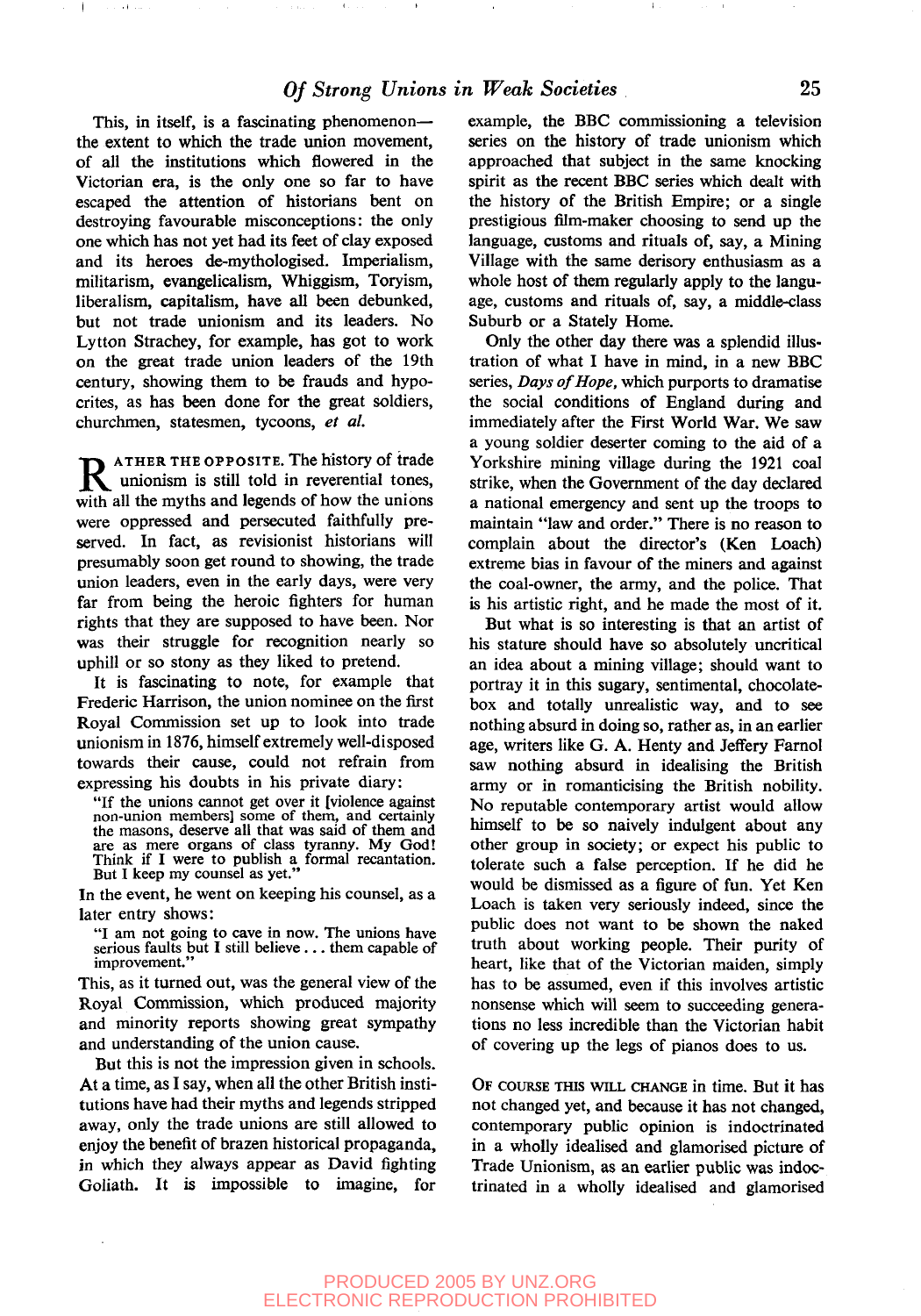picture of, say, the Aristocracy. And just as the idea of the aristocracy as a kind of divinely ordained top-dog held sway over the imagination of Englishmen long after it had ceased to have any real basis in social or economic reality —long after, that is, aristocrats had ceased to fulfil the function from which their glamour originally sprang—so today the glamour of the trade unions, as a kind of divinely ordained defender of bottom-dogs, continues to hold a comparable place, although it, too, has no longer any basis in reality.

If the upper class was well served by the myth of its superiority, which enabled it to command a popular respect—a respect born of what was then the prevailing snobbery which took the form of admiring and kowtowing to those blessed with social and educational privilege—so today are the trade unions well served by the myth of their inferiority, which enables them to command a respect born of the latest snobbery which takes the form of admiring and kowtowing to those cursed with the lack of social and educational privilege.

**I** HAVE DWELT AT SOME LENGTH ON What<br>
must be called the psychological background<br>
to trade union power since it seems to me **HAVE DWELT AT SOME LENGTH On What** must be called the psychological background absolutely central to an understanding of the problem, at any rate as it affects Britain. Needless to say, the fundamental fact, the concrete cause of increased trade union power—which iscommon to all advanced societies where the right to strike is recognised—has to do with the vulnerability of the advanced, interdependent industrial society to the withdrawal of labour in certain vital areas, like energy and power. The trade unions, by ruthless use of the strike weapon, can reduce a country like Britain to chaos in a few weeks far more effectively than the *Luftwaffe* was ever able to do. But, broadly speaking, trade unions in all advanced countries can do the same. Yet only in Britain has this weapon been exploited to the full in recent years, to the point where an elected government, Mr Edward Heath's (of 1970), was destroyed by it. The question that has to be answered is why the British trade unions feel so much more militant than do their counterparts in other Western countries; and, equally interesting, why the rest of society shows such a strange apathy and weakness in the face of this challenge.

These questions, it seems to me, have to be answered in terms, so to speak, of class morale:

by understanding the factors making for high working-class morale and low middle-class morale, even if such an analysis runs the risk of gross simplification. The cult of equality currently sweeping the Western world hit Britain far harder than it did any other country, because there was so much more to hit: that is to say, so much more inequality. Not necessarily more inequality of wealth, but more inequality of life-styles, manner, language, accents, appearances, habits. The cult of equality has unsettled Britain more than any other country because its institutions were so inherently associated with the idea of inequality, with a class system rooted in inegalitarian ideas and values. One of the disadvantages of Britain is that, because of its record of continuity, its avoidance of political and social upheaval or revolution, all its institutions give the fatal impression of being far more stamped with a privileged style, with, if you like, the manners and appearances of the *ancien regime,* than do those of, say, France or West Germany or, even more obviously, those of the United States. As a result, they are particularly susceptible to being made to look provocatively out of keeping with the spirit of the times.

In no respect is this more obvious than in the confrontations between the two sides of industry: between management and labour. Although in fact management, in the last decade or so, has been vastly democratised, in the sense of being largely made up now of self-made men, it still does not give this impression, since its spokesmen sound and look posh, speak and dress in something approximating at any rate to the gentlemanly appearance. However they may struggle to escape the fatal appearance of inherited privilege, something of its patina still settles upon them. How could it be otherwise? A class system as deeply entrenched as that of Britain's has a momentum that carries on long after the engine has been switched off, and however much the new type of managers may spring from the same family background as the trade union leaders, the different educational and social experiences through which they have passed, on the way to the boardroom, mould them into the traditional boss class shape: which is a shape that in modern times subtracts from, rather than adding to, their authority and confidence.

BRITAIN, IN THIS RESPECT, suffers from a unique disadvantage. The successful self-made man,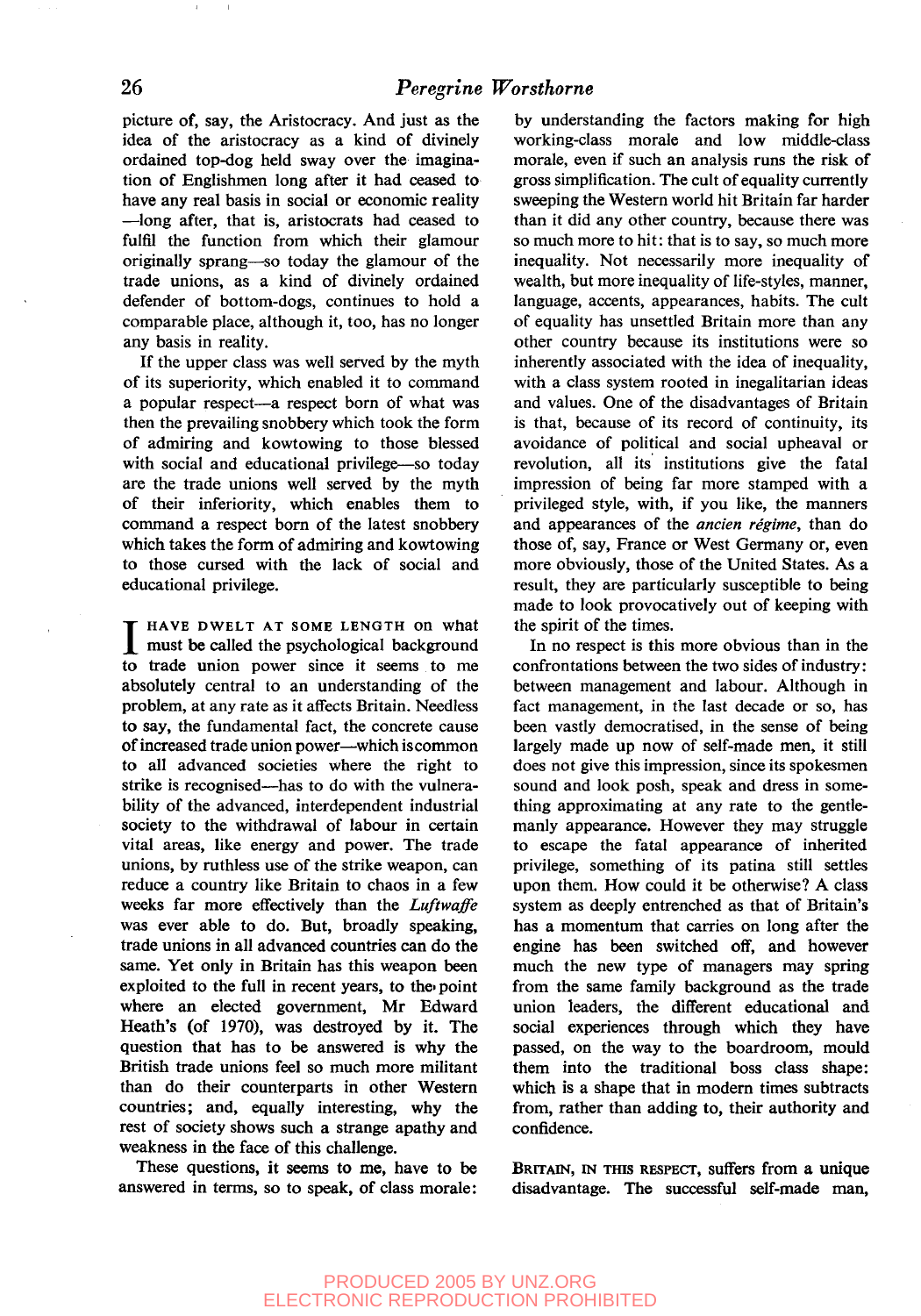when he makes it, cannot avoid moving into a style of life which associates him with a past social system that was rooted in inherited privilege, since the pattern of life at the top still dates from those days. Take the most obvious example of a country house. If a successful, self-made tycoon wishes to indulge in such a purchase—or a successful Labour politician for that matter it is likely to involve him in the process of beginning to seem like a country gentleman or squire, with all the upper-class associations that go with such a status. Or if he joins a London club, it is likely to be a club that was originally a gentlemanly preserve full of echoes of the old ruling class. Britain has made enormous strides in the last quarter-of-a-century towards the ideal of genuine equality of opportunity. In every walk of life the top prizes are increasingly open to men of talent. But much more than in any other country, this reality is disguised by a misleading image which suggests that little has changed, since the new non-hereditary ruling few are surrounded by the same symbols as were the old hereditary ruling few, thus fating them to share in the inhibitions and defensiveness which, nowadays, are the inevitable accompaniment of anything which smacks of privilege.

 $\sim$   $\sim$   $\sim$ 

 $\sim 14$ 

ONLY THE TRADE UNION LEADERS, SO far, have escaped this albatross and are therefore in a position to exercise power without apology, since they look and sound as men of power should look and sound in an age when privilege is a mark, not of divine grace—as it used to be—but of the devil's handiwork. (Much more so than Labour Party leaders who are increasingly indistinguishable, in social and educational background, from their Conservative counterparts.) Not only, in short, do they have the increased economic power which, as I say, is a factor common to all trade-union movements today in a free society—but also this intangible advantage of embodying the one style of leadership in Britain today which avoids appearing both anachronistic and illegitimate. They are exceptionally strong, therefore, both physically and morally, so strong as to be, at any rate for the time being, irresistible.

I say "for the time being", since it is only a matter of time before the cultural worm begins to turn and start eating away at working-class power and authority, as it has eaten away at the moral base of earlier power groups. But until this happens, until the breach is made between

the wielders of physical power and the cultural legitimisers of that power, there is not much that can be done by those who would wish to reverse this trend.

In any case, those who do wish to reverse this trend—let us call them, for want of a better description, the conservative middle classes suffer from another disadvantage in launching such a struggle, also peculiar to Britain. They are, quite simply, much too nice; far nicer than their counterparts on the Continent or in the United States. This, again, is another hangover of the British class system which, through the public schools, taught the 19th-century bourgeoisie to think like country gentlemen. As -a result, their heirs today find themselves locked in a chivalrous tradition wholly unsuited to the new reality of class war created by trade union militancy, rather as the medieval knights, accustomed to the romantic tournaments of Arthurian legend, were gravely inhibited when it came to fighting pitched battles against peasant armies.

*Noblesse oblige* and all the other anachronistic hangovers of an aristocratic age, which only make sense against a background of secure privilege and unchallenged strength, still debilitate the boardrooms of Britain, inducing in them a wholly inappropriate reluctance to recognise that the paternalistic days of benevolent goodwill have long since passed into history. The backs of British management are up against the wall; yet they still hanker after sitting on the fence as if the fence itself had not been turned into a barricade.

IN THE BAD OLD DAYS of capitalistic exploitation, such a civilising injection of feudal sense<br>of repropribility was thoroughly desirable youtly N THE BAD OLD DAYS of capitalistic exploiof responsibility was thoroughly desirable, vastly and valuably moderating the ruthless inhumanity of class warfare.

It was all to the good in those days that the bourgeois boss should have married into the landed gentry, been educated at an Anglican public school, and generally merged his identity in a way of life rooted more in the cricket fields of Eton than in the jungle of the market place; better, that is, at least in terms of social peace if not in terms of maintaining Britain's industrial supremacy.

But today, with the balance of power having switched overwhelmingly on to the side of organised labour, these gentlemanly inhibitions,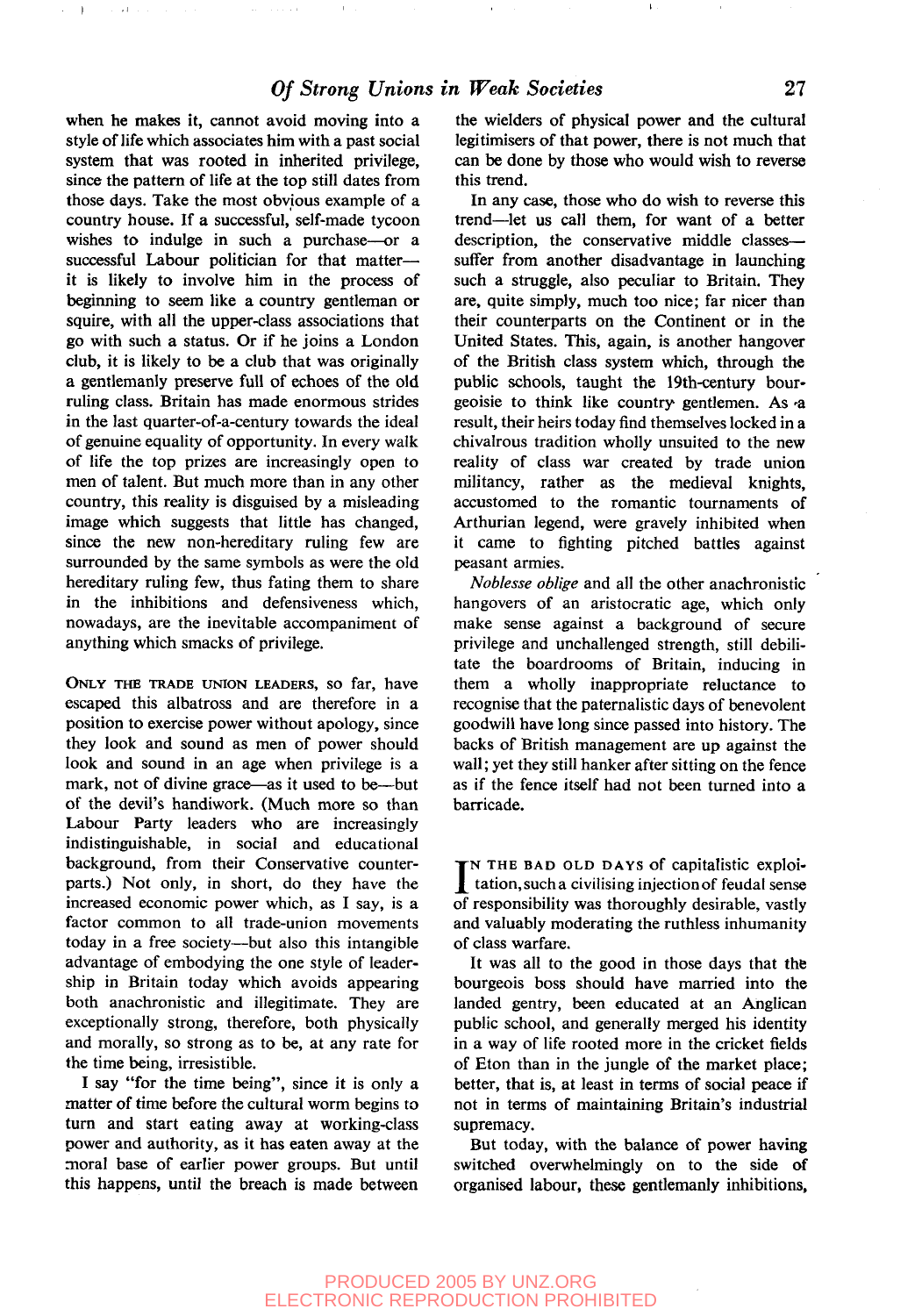these anachronistic scruples born out of a world of green lawns and dreaming spires, are proving an appalling handicap in the new cycle of class war about to reach its climax, since the trade union generals of the opposing armies (Jack Jones, Hugh Scanlon, Mick McGahey, Arthur Scargill) have learnt their ethics of combat in an entirely different and more serious school where no holds are barred, no Marquis of Queensberry rules observed.

A DEEPLY DISTURBING PARALLEL can be drawn between the way this problem is affecting us domestically now and the way it bedevilled foreign affairs in the 1920s and 1930s when the then ruling class proved pitifully unwilling to recognise the ruthless nature of the powers arrayed against it: the extent to which the new rulers in Japan, Germany, and Italy were fighting for supremacy in earnest, inhabiting a world which owed nothing to Christian pieties instilled in the classrooms and chapels of the English public school. Herr Hitler was not a gentleman. Nor are the Communists in the unions who are also fighting to win.

On the European Continent, the industrial climate is notably different from what it is here, because management is backed by a middle class no less prone to explosions of militant anger, no more reluctant to take to the streets—to the barricades too, if necessary—than are the workers.

Take France, for example, where the middle class is fully prepared to march, demonstrate, break windows, and even heads if need be, rather than allow itself to be pushed around or dictated to by the Left. If on a Monday the Communists get 100,000 parading down the Champs-Elysées, hands clenched in menace, on a Tuesday the Right will do the same. Each side knows the other's strength, and potential nastiness, and respects it. There is a real and chastening balance of mutual deterrence.

But that is because the middle class thinks like a middle class, with its values rooted in a proper understanding of what the class struggle entails, without its range of vision interrupted by the mirage of gentlemanly, turn-the-other-cheek behaviour. In the heyday of high capitalism this was a great disadvantage, since it meant that the Continental bosses ground the faces of the poor with a primitive, single-minded savagery which the older aristocratic influences greatly helped to dilute in this country. Result: Red revolution in France, from which Britain was spared.

But the problem today is not one of moderating the excesses of capitalism, at a time of pitiful proletarian weakness, for which purpose the English public-school education, with its contempt for hard industrial efficiency and its romantic idealisation of knightly chivalry, was so admirably suited. The problem today is one of resisting ruthless trade-union power, of fighting for bourgeois values against overwhelming odds.

For this wholly different purpose the public school ethic is disastrously inappropriate, deplorably inhibiting. The Gentlemen of England would prefer to die rather than demonstrate; and a stiff upper lip or, if driven to extremity, perhaps a rolled umbrella, is the nearest thing to an offensive weapon they would think of brandishing against the massed muscle of organised labour.

As A RESULT, the social balance in Britain has been dangerously upset, with organised labour discovering the full extent of its power—which in any advanced technological society is almost limitless—without any countervailing spirit of comparably aggressive purposefulness animating the other side of industry. The language and the mood of the Right (indeed the whole of the non-Left) are still redolent of a vanished age when the middle class, unlike its Continental counterparts, felt so impregnably secure as to indulge in a kind of psychological disarmament which has now left it perilously vulnerable.

N<sup>O DOUBT</sup> THIS TOO will change, in time. But I am writing of the present, not the future, trying to explain why the trade unions *today* are riding so high in Britain. There are many other reasons than those on which I have touched here. But the most basic reason, which I have tried to describe, is that their rise to a position of economic ascendancy, brought about largely through the accidents of technological development, has coincided with social and cultural developments which enable them to use their strength with a clear conscience, while those who would resist them lack the will to do so uninhibitedly, because they doubt—or feel guilty about—the virtue of their cause. To some extent, all this is true of other democratic capitalistic societies. But it is more true in Britain than elsewhere, which is why the problem is so much worse here and will take so much longer to solve.